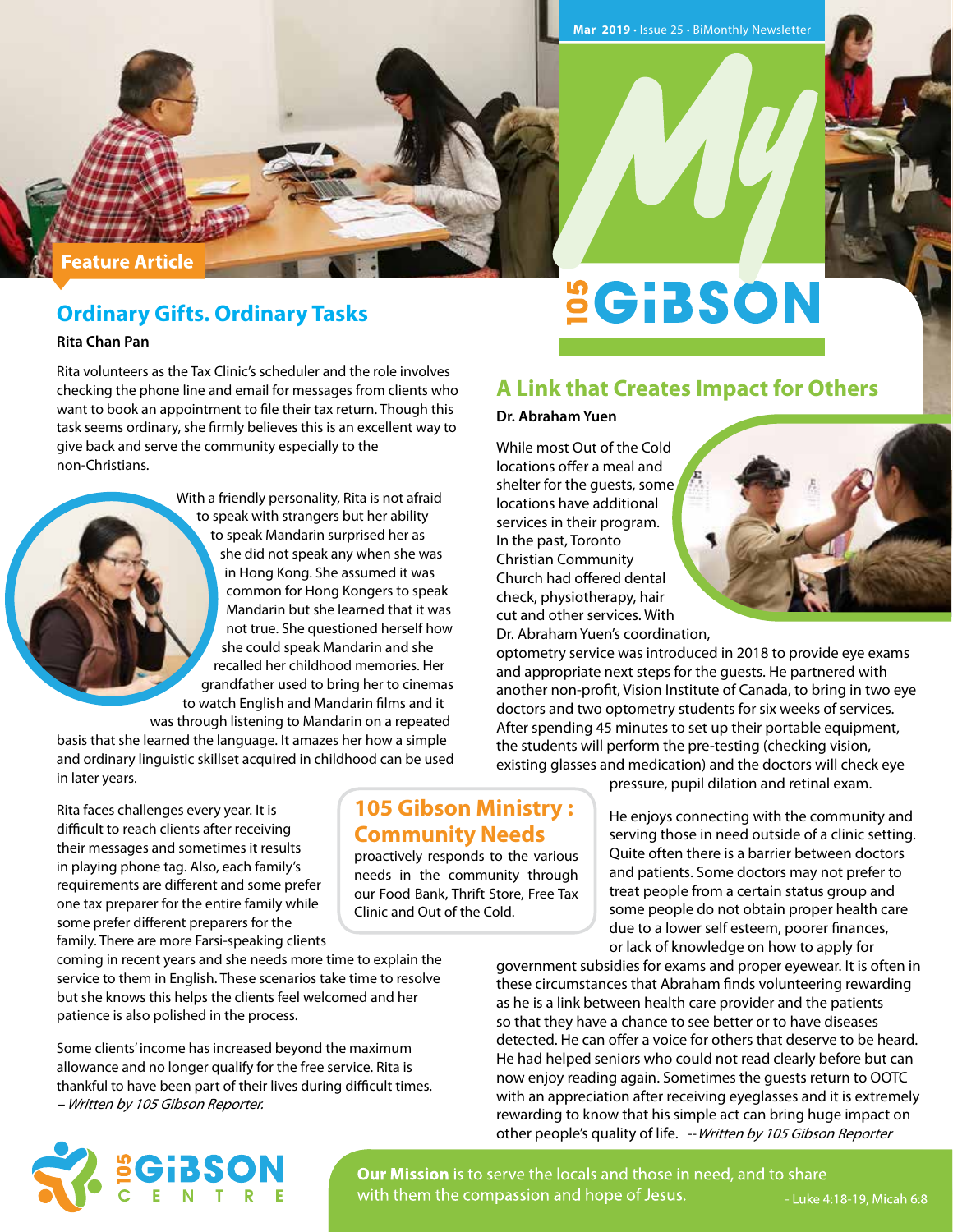# **Singing with Confidence**

#### **June Tang**

Popular Hong Kong singer June transitioned her career focus in 2016 to teach singing and became a teacher at 105 Gibson Centre a year and a half ago. In her teaching, she realized many people lacked self-confidence. With the hope to build students' self-confidence, she also advocates the teaching ideals of mutual encouragement and support, and communal progress and growth.

June's students are very diverse in age, ranging from 5-year-old children to 70-year-old adults. Teaching methods are different dependent on the student's physiological capacity and mentality. Younger students generally fear less and have the courage to try, but they have to work hard in diction and word recognition. Older students are more concerned about their repute, and need more time to overcome psychological barriers and change poor singing habits.

As a teacher at the Centre, June has the opportunity to understand the Centre's services and mission. She believes it is her role to give back to the community. The idea of a fundraising concert came to mind in 2017 when she learned of the Centre's fundraising needs for the Phase 2 expansion. A second fundraising concert was held last November and now plans this to become an annual fundraising project. The preparation for this year's concert has started and we are looking forward with great anticipation! -- Written by 105 Gibson Reporter

# **Taekwondo – Lesson of Endurance**

#### **Eugene Tse**

Eugene's daughter has been enrolled in Taekwondo class at 105 Gibson Centre for a year. She expressed interest in learning Taekwondo at the age of four. When asked why she loves Taekwondo, she replied: "I like Superman."

Eugene's daughter is one of the few girls in class, and some boys have the perception that boys are better than girls. Eugene believes that his daughter can learn about the concept of equality in class, and that through hard work, she can have outstanding performance regardless of gender. Also in a formal, uniformed, ordered learning environment, his daughter can have greater awareness of discipline and obedience to authoritative figures. He finds it easier to remind her of appropriate attitude in daily life by referencing her class experience.

Eugene's daughter is now six years old. He recalls one of the emotional challenges when his daughter first started



Taekwondo. His daughter was younger at the time and was so drained after school. Occasionally she would whine and refuse to attend class. As parents, we encourage our children not to give up and they need to persist. This includes often working through the child's grumpiness. Steadfast and unflagging encouragement is crucial in supporting your child's learning. Written by 105 Gibson Reporter

# **The Language of Love**

#### **June Huggins**

June lives within walking distance from 105 Gibson Centre but she had not heard of the Centre until she received the activity pamphlets in her mailbox in 2016. She initially wanted to join the singing class. Unfortunately, some of

the classes were not offered in English so she joined the Zumba class instead.

Elaine, the Zumba instructor, was very attentive and would personally show her the steps and repeat the instructions in English. As some of the students also spoke English, she comfortably integrated into the class and felt so at ease that she also invited her neighbour and other family members to join. She also met new caring friends who would hug and encourage her. They would call her when she was ill and could not come to class.

June really appreciated that Elaine sat with her and her friend at the 105 Gibson Christmas celebration so that she could interpret the Chinese into English for them. June was familiar with the tunes of some Christmas songs sung in Chinese, such as Silent Night, and she was able to follow along or sing in English. Not understanding Chinese did not hinder June's participation at the Centre because for her, the love felt here was the common language amongst the users here. -- Written by 105 Gibson Reporter

register online

# **Online registration and payment**

**105 Gibson Centre offers a wide range of programs and activities for all ages. You can check out our programs at the website and sign up and pay at www.105gibson.com**